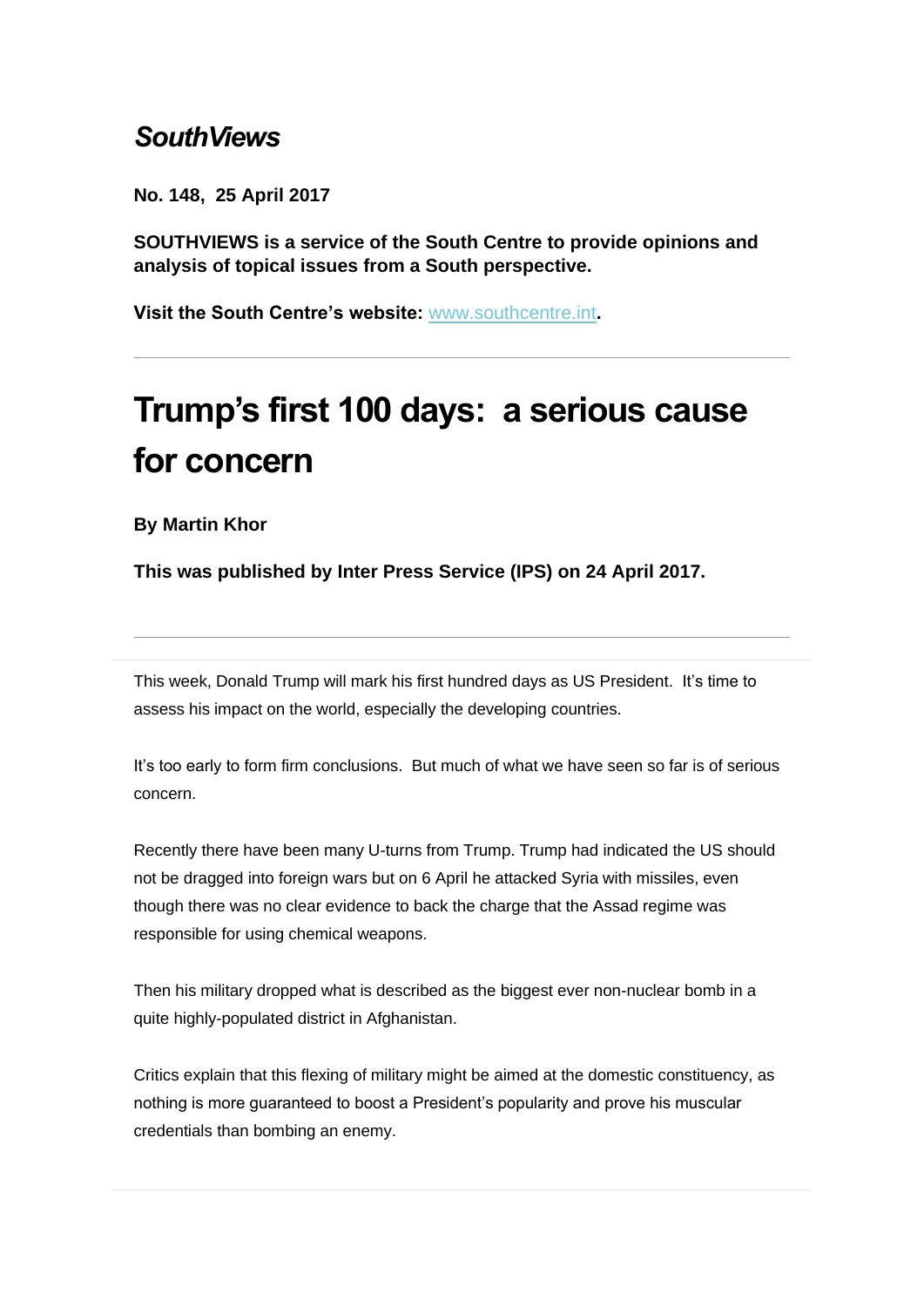Perhaps the actions were also meant to create fear in the leaders of North Korea. But North Korea threatens to counterattack by conventional or nuclear bombs if it is attacked by the US, and it could mean what it says.

Trump himself threatens to bomb North Korea's nuclear facilities. With two leaders being so unpredictable, we might unbelievably be on a verge of a nuclear war.

As the Financial Times' commentator Gideon Rachman remarked, there is the danger that Trump has concluded that military action is the key to the "winning" image he promised his voters.

"There are members of the president's inner circle who do indeed believe that the Trump administration is seriously contemplating a 'first strike' on North Korea. But if Kim Jong Un has drawn the same conclusion, he may reach for the nuclear trigger first."

The New York Times columnist Nicholas Kristof says the most frightening nightmare is of Trump blundering into a new Korean war. It could happen when Trump destroys a test missile that North Korea is about to launch, and the country might respond by firing artillery at Seoul (population: 25 million).

He cites Gen. Gary Luck, a former commander of American forces in South Korea, as estimating that a new Korean war could cause one million casualties and \$1 trillion in damage.

Let us all hope and pray that this nightmare scenario does not become reality.

This may be the most unfortunate trend of the Trump presidency. Far from the expectation that he would retreat from being the world policeman and turn inward to work for "America First", the new President may find that fighting wars or at least unleashing missiles and bombs in third world countries may "make America great again".

This may be easier than winning domestic battles like replacing former President Obama's health care policy or banning visitors or refugees from seven Muslim-majority countries, an order that has been countered by the courts.

But the message that people from certain groups or countries are not welcome in the US is having effect: recent reports indicate a decline in tourism and foreign student applications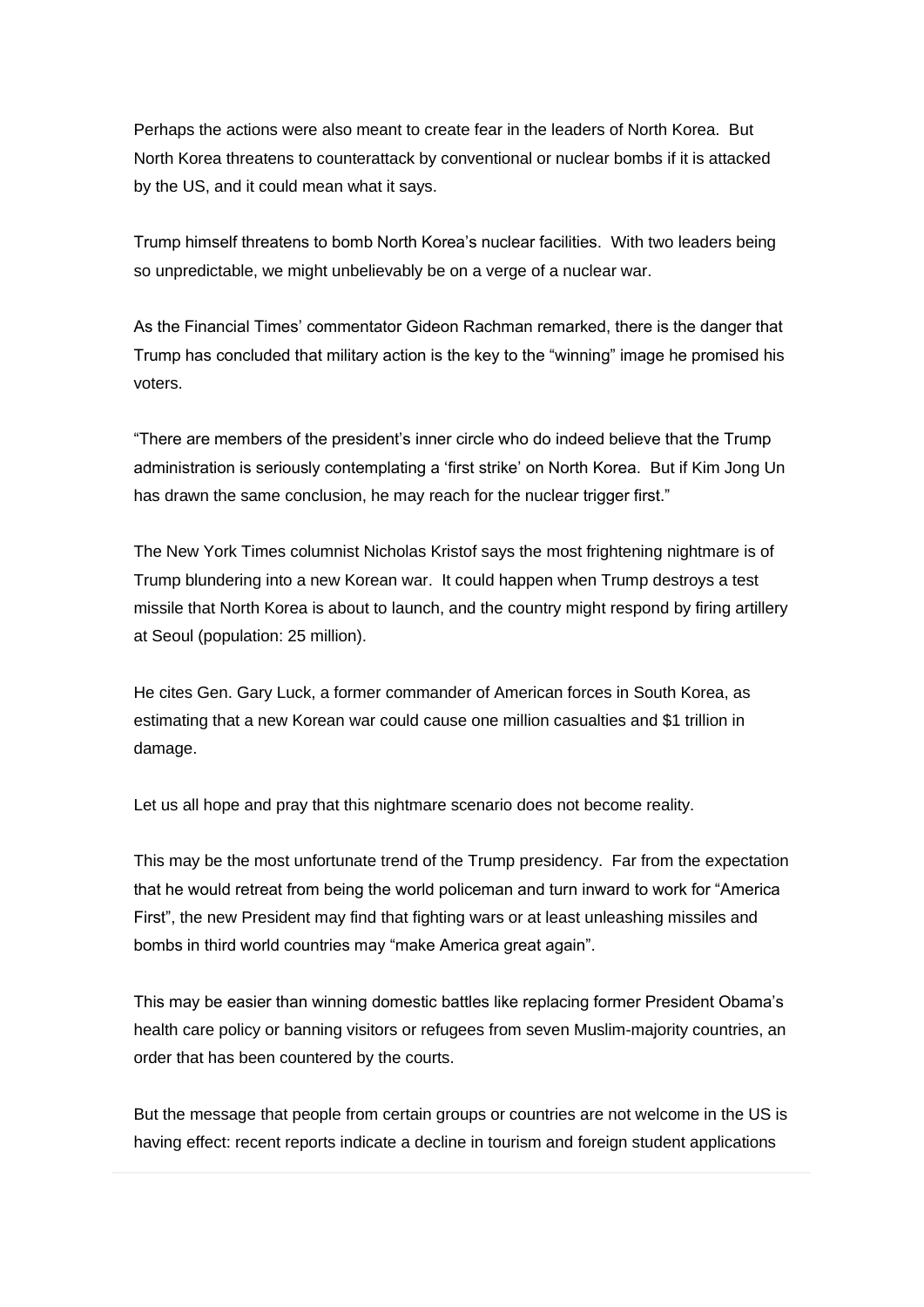to the US.

Another flip-flop was on NATO. Trump condemned it for being obsolete, but recently hailed it for being "no longer obsolete", to his Western allies' great relief.

Another note-worthy but welcome about-turn was when the US President conceded that China is after all not a currency manipulator. On the campaign trail, he had vowed to name China such a manipulator on day 1 of his presidency, to be followed up with imposing a 45% tariff on Chinese products.

Trump continues to be obsessed by the US trade deficit, and to him China is the main culprit, with a \$347 billion trade surplus versus the US.

The US-China summit in Florida on 7-8 April cooled relations between the two big powers. "I believe lots of very potentially bad problems will be going away," Trump said at the summit's end.

The two countries agreed to a proposal by Chinese President Xi Jinping to have a 100-day plan to increase US exports to China and reduce the US trade deficit.

For the time being the much anticipated US-China trade war is off the radar. But it is by no means off altogether.

Trump has asked his Commerce Secretary Wilbur Ross to prepare a report within 90 days on the US' bilateral trade deficits with its trading partners, and whether any of them is caused by dumping, cheating, subsidies, free trade agreements, currency misalignment and even unfair WTO rules.

Once Trump has the analysis, he will be able to take action to correct any anomalies, said Ross.

We can thus expect the Trump administration to have a blueprint on how to deal with each country with a significant trade surplus with the US.

If carried out, this would be an unprecedented exercise by an economic super-power to pressurise and intimidate its trade partners to curb their exports to and expand their imports from the US, or else face action.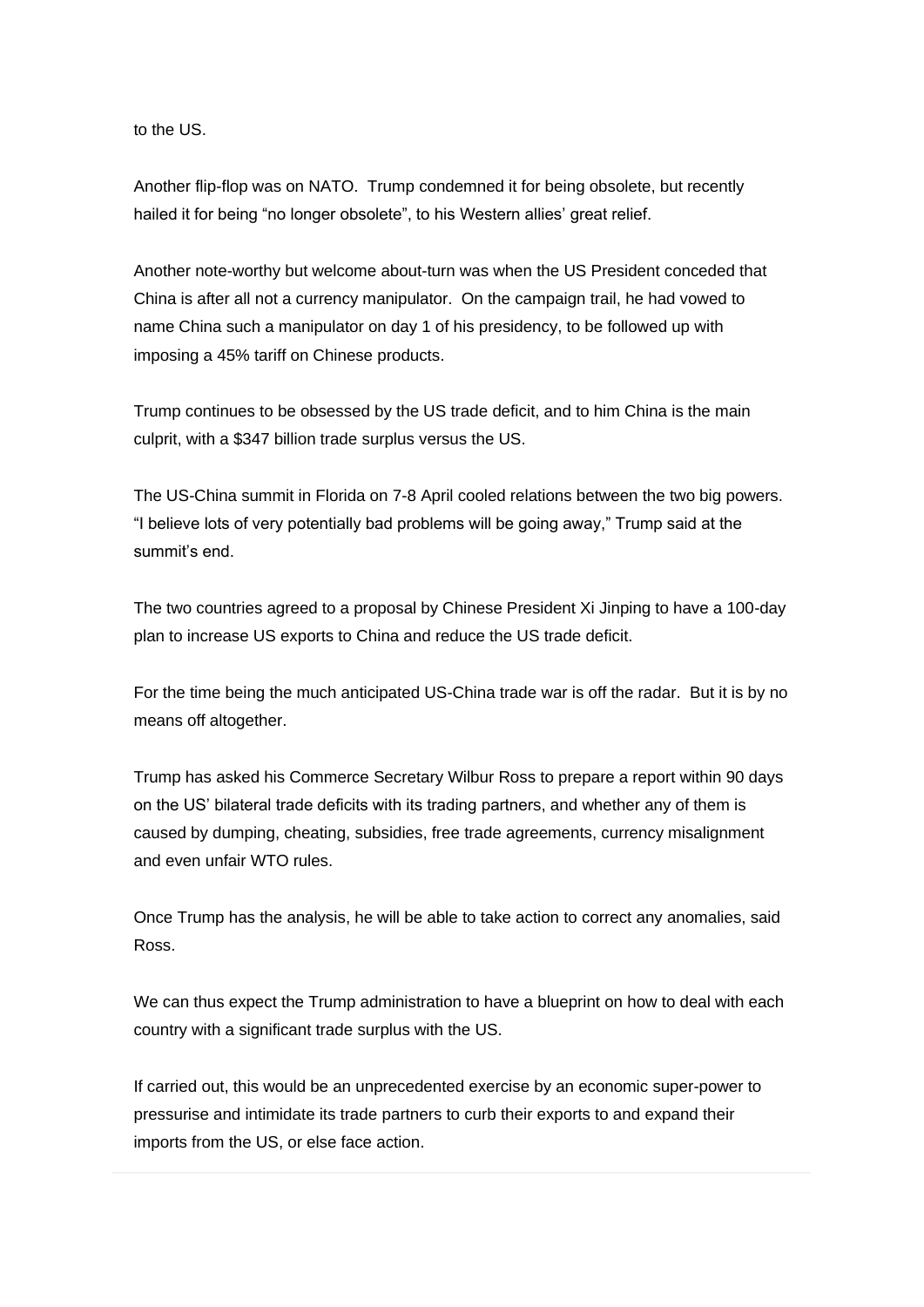During the 100-day period, Trump did not carry out his threats to impose extra tariffs on Mexico and China. He did fulfil his promise to pull the US out of the TPPA but he has yet to show seriousness about revamping NAFTA.

A threat to the trade system could come from a tax reform bill being prepared by Republican Congress leaders. The original paper contains a "trade adjustment" system with the effect of taxing US imports by 20% while exempting US exports from corporate tax.

If such a bill is passed, we can expect a torrent of criticism from the rest of the world, many cases against the US at the WTO and retaliatory action by several countries. Due to opposition from several business sectors in the US, it is possible that this trade-adjustment aspect could eventually be dropped or at least modified considerably.

In any case, as the new US trade policy finds its shape, the first 100 days of Trump has spread a cold protectionist wind around the world.

On another issue, the icy winds have quickly turned into action, and caused international consternation.

Trump has moved to shred Obama's climate change policy. He proposed to cut the budget of the Environmental Protection Agency (EPA) by 31% and eliminate climate change research and prevention programmes throughout the federal government.

The EPA, now led by a climate change skeptic, was ordered to revise its standards on tailpipe pollution from vehicles and review the Clean Power Plan, which was the centrepiece of Obama's policy to reduce carbon dioxide emissions.

The plan would have shut down hundreds of coal-fired power plants, stop new coal plants and replace them with wind and solar farms.

"The policy reversals also signal that Mr Trump has no intention of following through on Mr Obama's formal pledges under the Paris accord," said Coral Davenport in the New York **Times** 

Under the Paris agreement, the US pledged to reduce its greenhouse gases by about 26%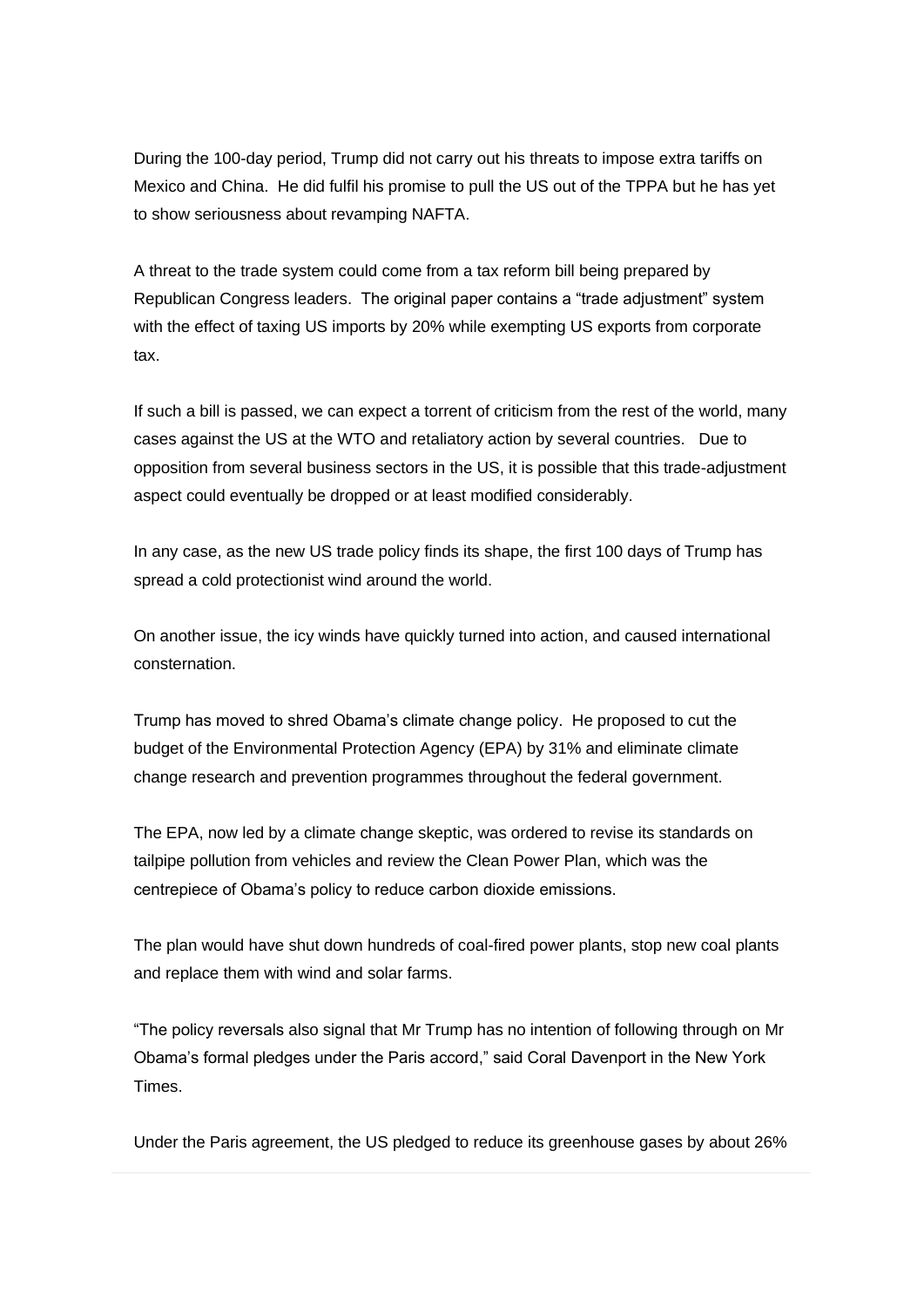from 2005 levels by 2025. "That can be achieved only if the US not only implements the Clean Power Plan and tailpipe pollution rules but also tightens them or adds more policies in future years," says Davenport.

She quotes Mario Molina, a Nobel prize-winning scientist from Mexico, as saying: "The message clearly is, we won't do what the United States has promised to do…They don't believe climate change is serious. It is shocking to see such a degree of ignorance from the US."

Will the US pull out of the Paris Agreement? An internal debate is reportedly taking place within the administration. If the country cannot meet and has no intention of meeting its Paris pledge, then it may find a convenient excuse to leave.

Even if it stays on, the new US delegation can be expected to discourage or stop other countries from moving ahead with new measures and actions.

There is widespread dismay about Trump's intention to stop honouring the US pledge to contribute \$3 billion initially to the Green Climate Fund, which assists developing countries take climate actions.

Obama had transferred the first billion, but there will be no more forthcoming from the Trump administration unless Congress over-rules the President (which is very unlikely).

Another adverse development, especially for developing countries, is Trump's intention to downgrade the importance of international and development cooperation.

In March Trump announced his proposed budget with a big cut of 28% or \$10.9 billion for the UN and other international organisations, the State Department and the US agency for international development, while by contrast the proposed military budget was increased by \$54 billion.

At about the same time, the UN humanitarian chief Stephen O'Brien urgently requested a big injection of donor funds to address the worst global humanitarian crisis since the end of the second world war, with drought affecting 38 million people in 17 African countries.

The US has for long been a leading contributor to humanitarian programmes such as the World Food program. In future, other countries will have to provide a greater share of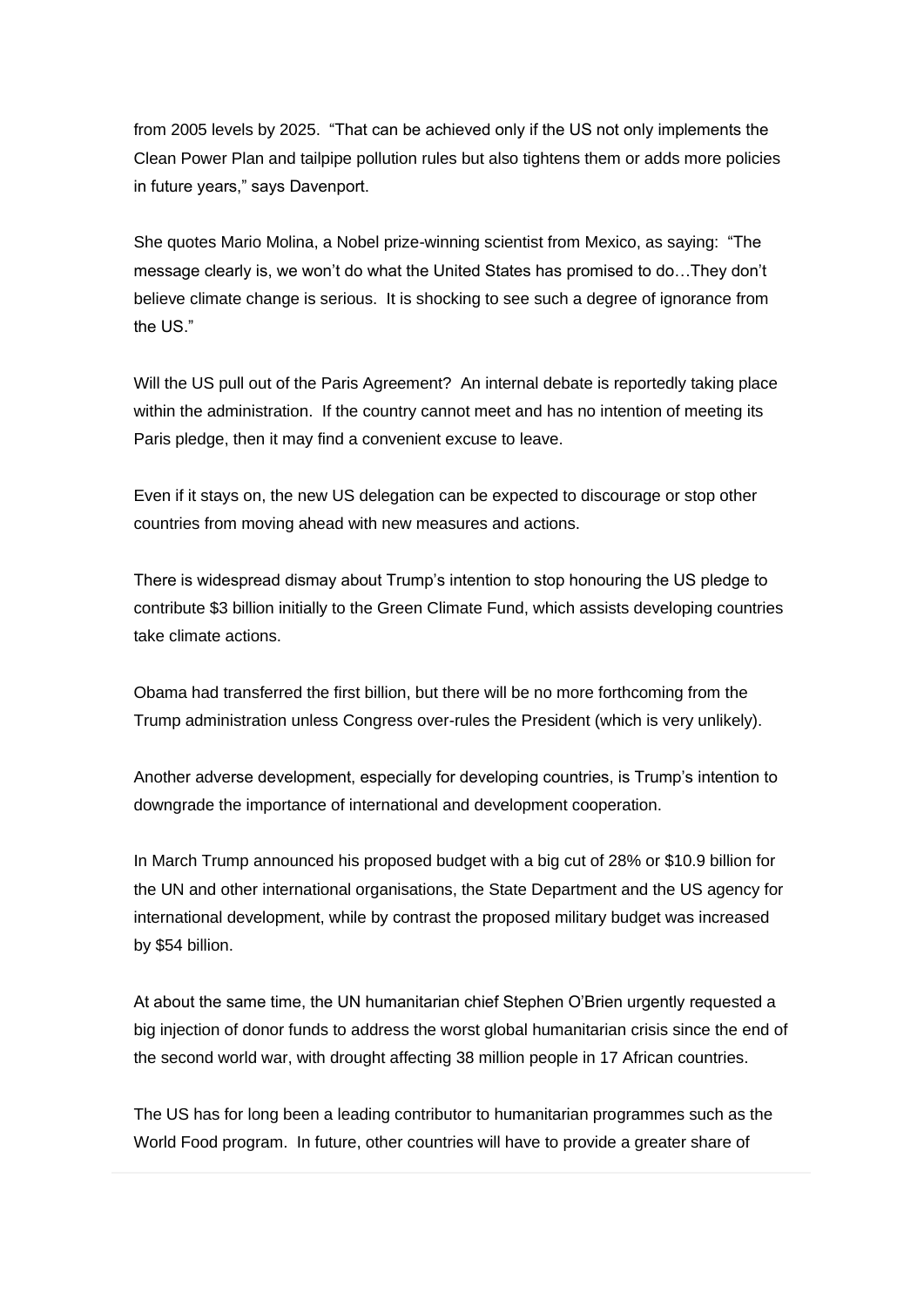disaster assistance, said Secretary of State Rex Tillerson.

"The US is turning inward at a time when we are facing these unprecedented crises that require increasing US assistance," according to Bernice Romero of Save the Children, as quoted in the Los Angeles Times. "In 2016 the US contributed \$6.4 billion in humanitarian assistance, the largest in the world. Cutting its funding at a time of looming famine and the world's largest displacement crisis since World War II is really unconscionable and could really have devastating consequences."

Trump also proposed to cut the US contribution to the UN budget by an as yet unknown amount and pay at most 25% of UN peacekeeping costs. The US has been paying 22% of the UN's core budget of \$5.4 billion and 28.5% of the UN peacekeeping budget of \$7.9 billion. Trump also proposed a cut of \$650 million over three years to the World Bank and other multilateral development banks.

The foreign affairs community in the US itself is shocked by the short-sightedness of the Trump measures and 121 retired US generals and admirals urged Congress to fully fund diplomacy and foreign aid as these were critical to preventing conflict.

The proposed Trump budget will likely be challenged at the Congress which has many supporters for both diplomacy and humanitarian concerns. We will have to wait to see the final outcome.

Nevertheless the intention of the President and his administration is clear and depressing. And instead of other countries stepping in to make up for the United States' decrease in aid, some may be tempted to likewise reduce their contributions.

For example, the United Kingdom's Prime Minister Theresa May in answer to journalists' questions refused to confirm that the UK would continue its tradition of providing 0.7% of GNP as foreign aid.

This has led the billionaire and philanthropist Bill Gates to warn that a cut in UK aid, which currently is at 12 billion pounds, would mean more lives lost in Africa.

Besides the reduction in funding, the Trump foreign policy approach is also dampening the spirit and substance of international cooperation.